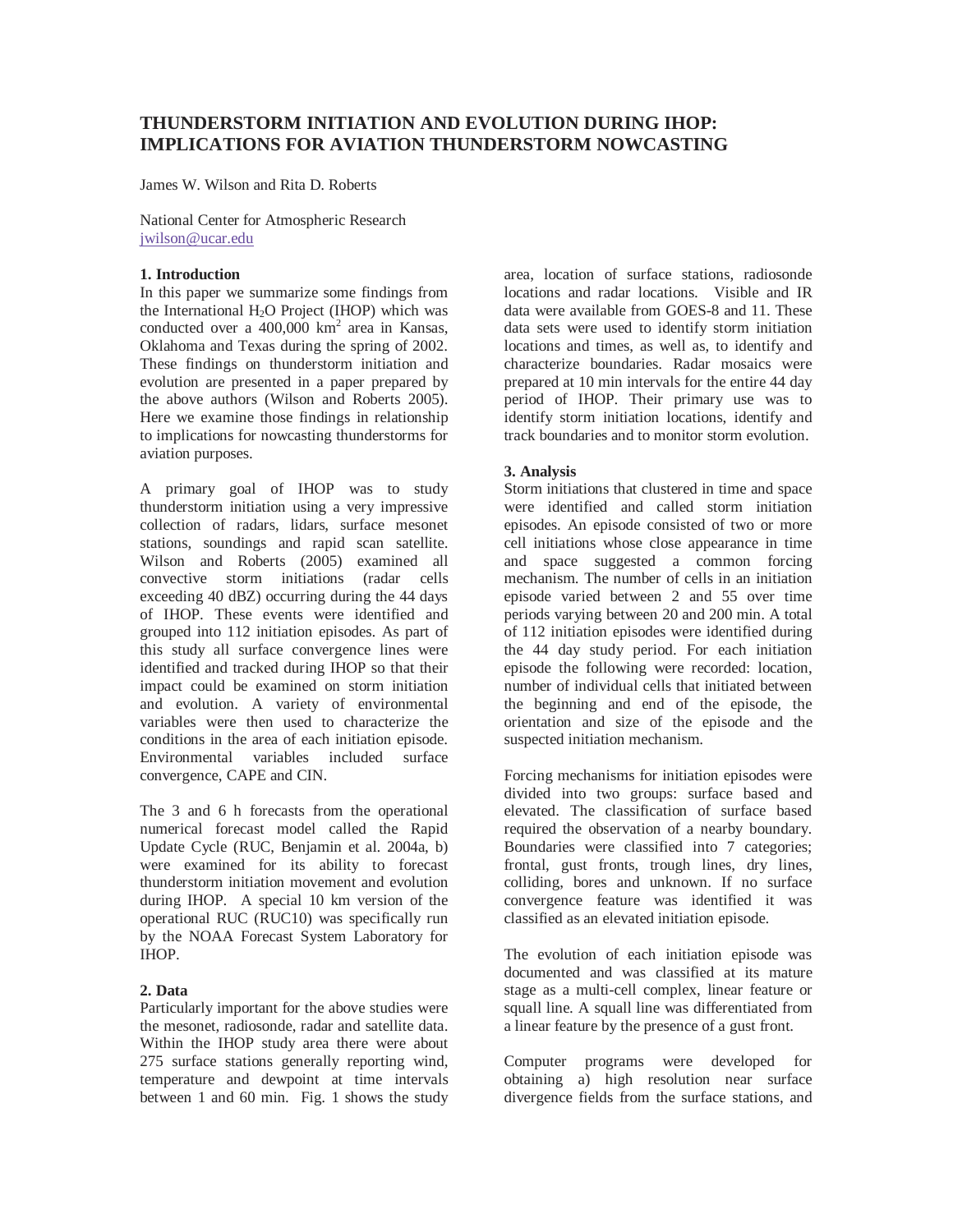b) high resolution fields of Convective Available Potential Energy (CAPE) and Convective Inhabitation (CIN) derived from the IHOP sounding data set and a lifted surface parcel based on the mesonet data.

The evolution of the initiation episodes covered a great range of situations including intense supercells, squall lines, mesoscale convective systems, short lived convective lines, and short lived unorganized groups of storms. The evolution and lifetime of the initiation episodes was closely tied to the development of gust fronts. Elevated systems were much less likely to develop gust fronts thus they were less likely to become well organized with long lifetimes.

### **4. IHOP findings and implications for aviation weather nowcasting**

For a number of years NCAR and Lincoln Laboratory have been involved in developing, testing and implementing operational 0-2 hr thunderstorm forecasting systems for aviation enroute and terminal weather. These systems are called the Auto-nowcaster (Mueller et al 2003), National Convective Weather Forecast product (NCWF, Megenhardt et. al 2000) and the Growth and Decay Tracker (Wolfson et al. 1998). Most recently there has been a desire to extend this period to 6 h. While these systems make extensive use of radar extrapolation techniques they also forecast convective storm initiation, growth and dissipation. These techniques combine forecast parameters from numerical models, statistical methods and heuristic methods. Future significant forecast improvements will likely be closely tied to improved basic understanding and improved observations. Summarized in this section are findings from the IHOP research reported in Wilson and Roberts (2005) and their possible implications for nowcasting

1) The initiation episodes during IHOP were almost evenly divided between surface based and elevated. The surface based initiations occurred mostly during the afternoon and early evening and the elevated initiations during the night and early morning. The surface based episodes were triggered mostly by synoptic fronts and gust fronts.

*Implication*: The importance of boundaries in initiating convection is

again reinforced. Thus it is essential to continue to vigorously pursue human efforts to insert boundaries into the nowcast systems. The observation that new storm initiation tended to occur in close time and space proximity to each other reinforces the desirability to include in the nowcast systems a means to increase storm initiation likelihood near locations that have recently had storm initiation.

Even though elevated nocturnal convection and its initiation is a common event over much of the central and eastern U.S., the Auto-nowcaster, Growth and Decay Tracker and NCWF nowcast systems have no procedures in place to nowcast these events. This is primarily because of a lack of basic understanding of how these events are triggered and factors influencing their evolution. New understanding from IHOP discussed below may provide some insight.

2) The cause of many of the elevated initiations during IHOP appeared to be associated with synoptic or mesoscale wind convergence or confluence at midlevels (between 900 and 600 hPa). This convergence was often observed in the RUC analysis wind fields. However, there is no known method for anticipating the specific time of initiation with these features. It was uncertain if the RUC had the skill to forecast these convergence features or the initiation of elevated convection. In addition bores were frequently observed during the night which infrequently initiated convective storms.

*Implication*: Consideration should be given toward producing an elevated storm initiation interest field that identifies intense prolonged convergence fields between 900 and 600 hPa. Improved basic understanding of elevated storm initiation is in need of research. However means for directly observing detailed wind and stability parameters are not yet possible.

3) While individual storms typically have lifetimes of only 10 to 60 min the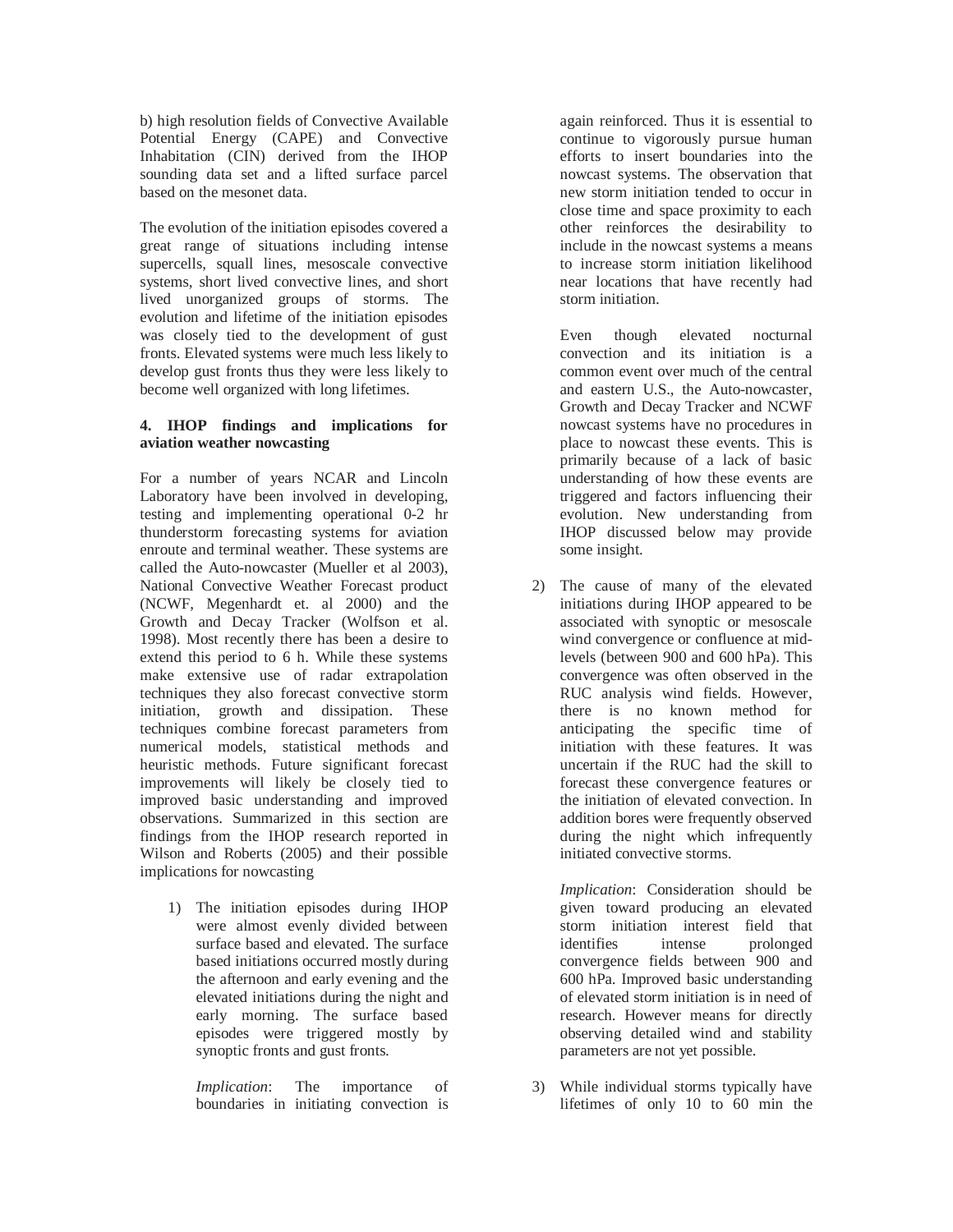complex of storms associated with an initiation episodes had lifetimes of hours. The lifetime of the storm complex was related to whether the convective system produced a gust front. Those systems that did not produce a gust front lived between 2 and 4 h whereas those that did produce a gust front typically lived >6 h.

*Implication*: This finding reinforces the notion that while the precise details of movement and intensity of individual storms within a complex have little predictability beyond about 30-60 min the storm complex and its statistical characteristics can be extrapolated for many hours particularly if a gust front develops.

4) Understanding processes that determine the precise location and timing of initiation was an objective of IHOP. While this particular study did not directly address this objective, our study of two cases on 12-13 June and 15-16 June using high resolution convergence and stability parameters points to the importance of small scale variations in convergence and CIN. Surface based storm initiation in high CIN areas is unlikely, however once a strong gust front develops storms can continue in regions of high CIN. Initiation of convection was not as sensitive to the magnitude of the corresponding CAPE values.

*Implications:* Observations of the necessary resolution of the convergence field would seem to require station spacing at least as dense as in Oklahoma combined with the WSR-88D reflectivity and Doppler velocity observations. Observation of stability variations may require high resolution water vapor measurements as demonstrated in IHOP by radar refractivity measurements. Software should be installed on the WSR-88D and TDWR operational radars to provide refractivity measurements so that near surface water vapor measurements can be obtained as described by Fabry et al. (1997).

5) Given the observed importance of gust fronts and their associated convergence on the evolution and motion of the initiated storm complexes it is essential for very short period forecasting techniques to anticipate which storms will produce gust fronts and the strength of the cold pools; this is a major research challenge for observational and numerical model scientists. Precipitation microphysics probably plays a key role in determining the timing and characteristics of the downdraft and associated gust front. This suggests that precipitation particle type and drop size distributions derived from polarimetric radar should prove a profitable avenue for research.

*Implication:* It is likely microphysical precipitation parameters strongly influence the emergence and strength of gust fronts thus the planned implementation of polarization on the WSR-88D's will provide an excellent opportunity to identify precipitation particle types and size distributions for input into the nowcasting systems. Additional research focusing on the specifics for utilizing polarimetric observations in these nowcast systems should be pursued.

6) The evolution, movement and lifetime of the initiated storms appeared to be primarily influenced by the emerging gust fronts and their characteristics rather then stability parameters. Organized squall lines propagated with the motion of the gust front and not the steering level flow. In addition the RUC10 showed little skill in propagating large well developed storm complexes. This was likely because of difficulties with the model in producing realistic gust fronts.

*Implication:* Large storm complexes should be extrapolated with their observed motions or that of the gust front rather with steering level winds or numerical model motions.

7) The RUC10 convective precipitation forecasts were able to correctly forecast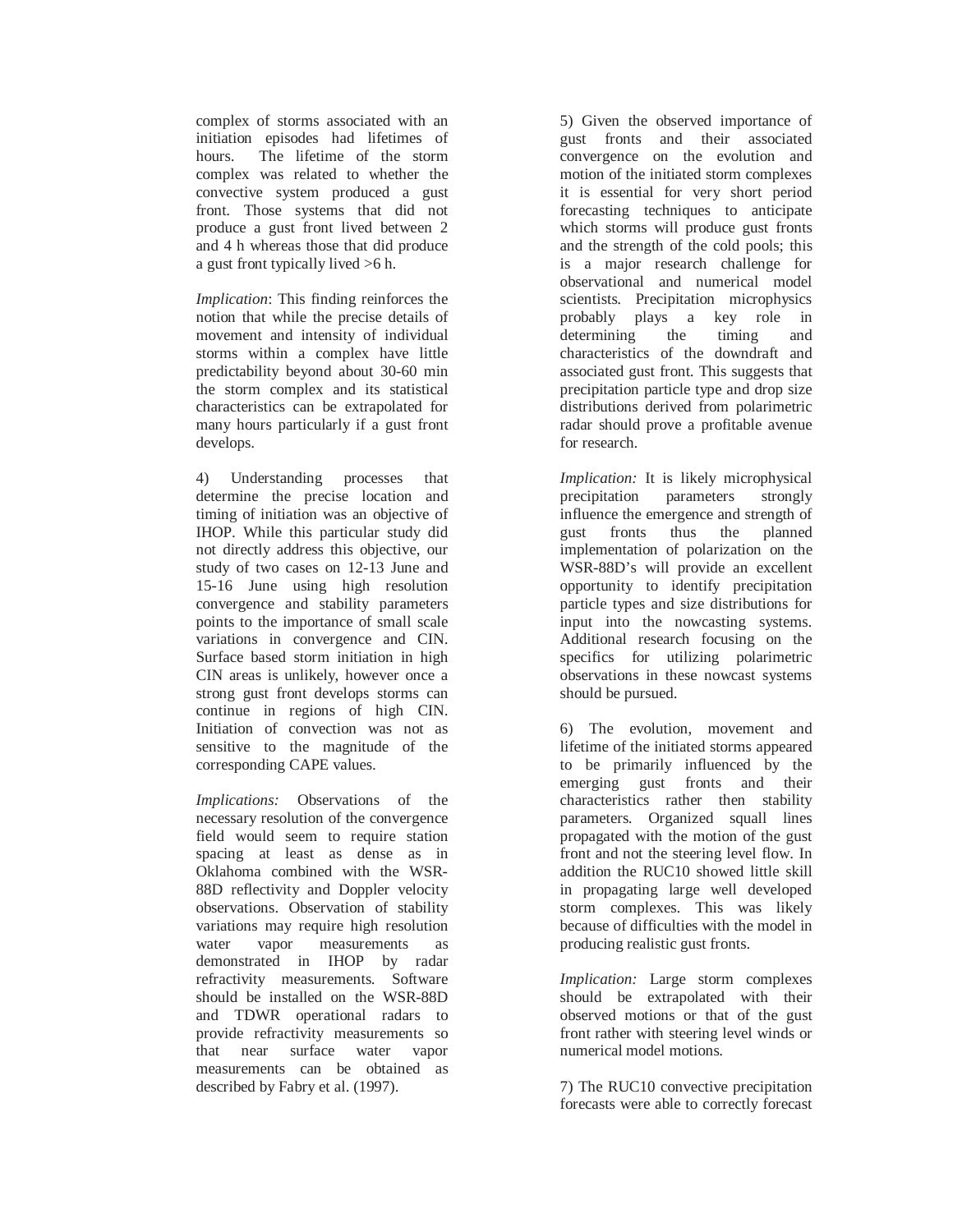precipitation for 62% of the initiation episodes given a tolerance of 250 km in space and 1-5 h in time; if no tolerance is allowed 15% were correct. The highest accuracy was with synoptic frontal systems. There was a tendency for the RUC to over forecast the amount of convection and the time length of convection.

*Implication:* Particularly for frontal situations the RUC can provide skill in defining broad scale regions for storm initiation. The NCWF system already produces a storm initiation interest field based on regions identified from RUC as likely frontal regions.

8) During IHOP NOAA Severe Storm Prediction Center forecasters provided special convective storm outlooks for project scientists that identified primary boundary (fronts, dry line and outflow boundaries) locations and assigned forecast probabilities for thunderstorm likelihood. These daily outlooks proved very beneficial for planning project operations.

*Implications:* Inclusion of this type of forecaster information into automated thunderstorm nowcasting systems will likely improve the nowcasts from these systems. This concept has already been demonstrated in Roberts et al. (2003) where the Auto-nowcaster system was modified to accept forecaster input. Improved automated convection initiation nowcasts using NWS forecaster input will ultimately benefit the aviation community. A rigorous test of this concept will be initiated in 2005 in Fort Worth Texas which will incorporate NWS and CWSU forecasters.

*References* 

Benjamin, S. G., D., G. A. Grell, J. M. Brown, and T. G. Smirnova, 2004a: Mesoscale weather prediction with the RUC hybrid isentropic-terrain-following coordinate model. *Mon. Wea Rev*, **132**, 473-494.

- Benjamin, S. G., D. Devenyi, S. S. Weygandt, K. J. Brundage, J. M. Brown, G. A. Grell, D. Kim, B. Schwartz, T. G. Smirnova, T. L. Smith and G.S. Manikin, 2004b: An hourly assimilation-forecast cycle: The RUC*. Mon. Wea Rev*. **132**, 495-518.
- Fabry, F. C. Frush, I. Zawadzki and A. Kilambi, 1997: On the extraction of near surface index of refraction using radar phase measurements from ground targets. *J. Atmos. Ocean. Tech*., **14**, 978-987.
- Megenhardt, D., C.K. Mueller, N. Rehak, G. Cunning, 2000: Evaluation of the National Convective Weather Forecast Product. Preprints, Ninth Conf. On Aviation, Range and Aerospace Meteorology,
- Mueller, C., T. Saxen, R. Roberts, J. Wilson, T. Betancourt, S. Dettling, N. Oien and J. Lee, 2003: NCAR Auto-nowcast system, *Wea Forecasting*, **18**, 545 – 561.
- Roberts, R., T. Saxen, C. Mueller and D. Albo, 2003: A forecaster-computer interactive capability of the NCAR Auto-nowcaster system for improved storm initiation nowcasts. Preprints, 31st Conf. On Radar Meteorology, Seattle, WA., Amer. Meteoro. Soc.,
- Wilson, J. W. and R. D. Roberts, 2005: Summary of Convective Storm Initiation and Evolution During IHOP: Observational and Modeling Perspective, submitted *Mon. Wea. Rev.*
- Wolfson, M. M., G. E. Forman, R. G. Hallowell, and M. P. Moore, 1998: The growth and decay tracker. Preprints*,* Eighth Conf. on Aviation, Range and Aerospace Meteor., Dallas, TX, Amer. Meteor. Soc., 58-62.